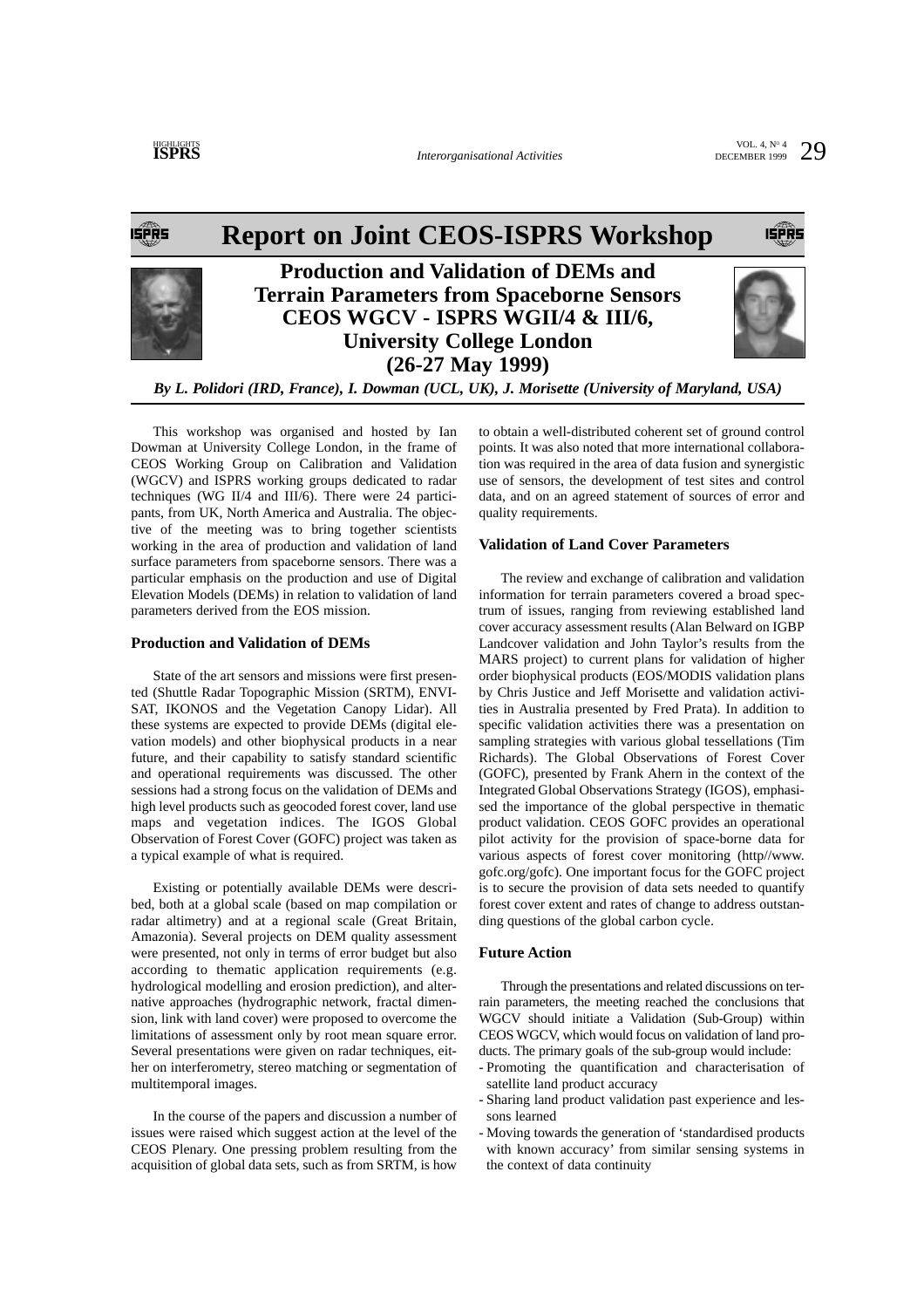- Establishing relationships between like products e.g. Vegetation Indices
- Developing traceable in situ validation measurement standards and protocols
- Co-ordinating international validation activities
- Improving access to validation data sets

There is an opportunity to use the CEOS GOFC project as a test-bed for developing improved land product validation co-ordination. This would not only contribute to the credence of the GOFC products but also allow the WGCV to assess gaps, overlap, and redundancy in observation requirements arising from the validation implications of the developing IGOS.

In order to continue this work a meeting will be held Spring 2000 with particular attention to validation of products associated with GOFC, with a focus on standardising products and product validation and to cover in situ measurement protocols, validation sites, and data access for various product suites.

# **Conclusion**

As the land remote sensing community starts to pay

increased attention to data quality and accuracy through product validation, an international validation co-ordination mechanism has considerable appeal. The space agencies and land remote sensing community will benefit from sharing experience and resources associated with the collection and sharing of in situ validation data and from scientists concerned with DEMs and land cover working together. In the next few years there will be an increase in the availability of moderate resolution (c. 1km) sensing systems and a proliferation in data products. With the high cost of in situ data collection relative to the resources available for the non-space segment of most observation programs, the potential benefits from international co-ordination are considerable. The meeting was an important point of departure for such international co-ordination and an expanded role for the CEOS Calibration and Validation Working Group. It brought together scientists who describe both the terrain surface, through DEMs, and the land cover and enabled important recommendations to be made for future action.

#### **Authors contacts details:**

Laurent Polidori: polidori@wordnet.fr Ian Dowman: idowman@ge.ucl.ac.uk Jeff Morisette: jeff.morisette@gsfc.nasa.gov

# **International Organization for Standards (ISO)**

#### *By Norman C. Andersen*

The International organization for standardization (ISO), is a federation of national standards bodies, comprising of 118 members (85 member bodies, 24 Correspondent members, and 9 Subscribing members), one from each country. ISO international standards are developed in agreement between Member bodies. A committee draft is given to an ISO Technical Committee (TC) for discussion. After consensus in the TC, the central secretariat of ISO emits a Draft International Standard (DIS). The drafts include the voting results from all respective countries. Final voting by all ISO Member bodies and the final version has to be agreed to by at least 75% of the voters.

#### **Purpose of ISO/TC 211**

The purpose of the ISO/TC 211 standards work is to provide standardization in the field of digital geographic information that is to establish a structured set of standards for information concerning objects or phenomena that are directly or indirectly associated with a location relative to the Earth. These standards specify methods, tools and services for data management (including definition and description), processing, analyzing, accessing, presenting and transferring such data in digital/electronic form between users, systems and locations. The set of standards links to complementary standards for information technology and data where possible and provides a framework for the development of sector-specific applications using geographic data.

#### **Use of ISO/TC 211 Standards**

The ISO/TC 211 standards work is directed to different classes of users, including the following:

- Developers of commercial or proprietary GIS products
- Developers of GIS application systems (possibly using GIS products) including system integrators, purchasers, data integrators, and data administrators
- Producers or suppliers of geographic or geospatial data
- Users of geographic data (and GIS)
- Developers of specific geographic information application and Information Technology (IT) Standards

# **Renumbering of the ISO/TC 211 Projects (Resolution 109)**

ISO/TC 211 endorses the proposal to renumber the projects within the committee in the new number series allocated by the ISO Central Secretariat, that is, all projects being numbered in the range 19100 and 19199. The existing project numbers will be changed according to the table below.